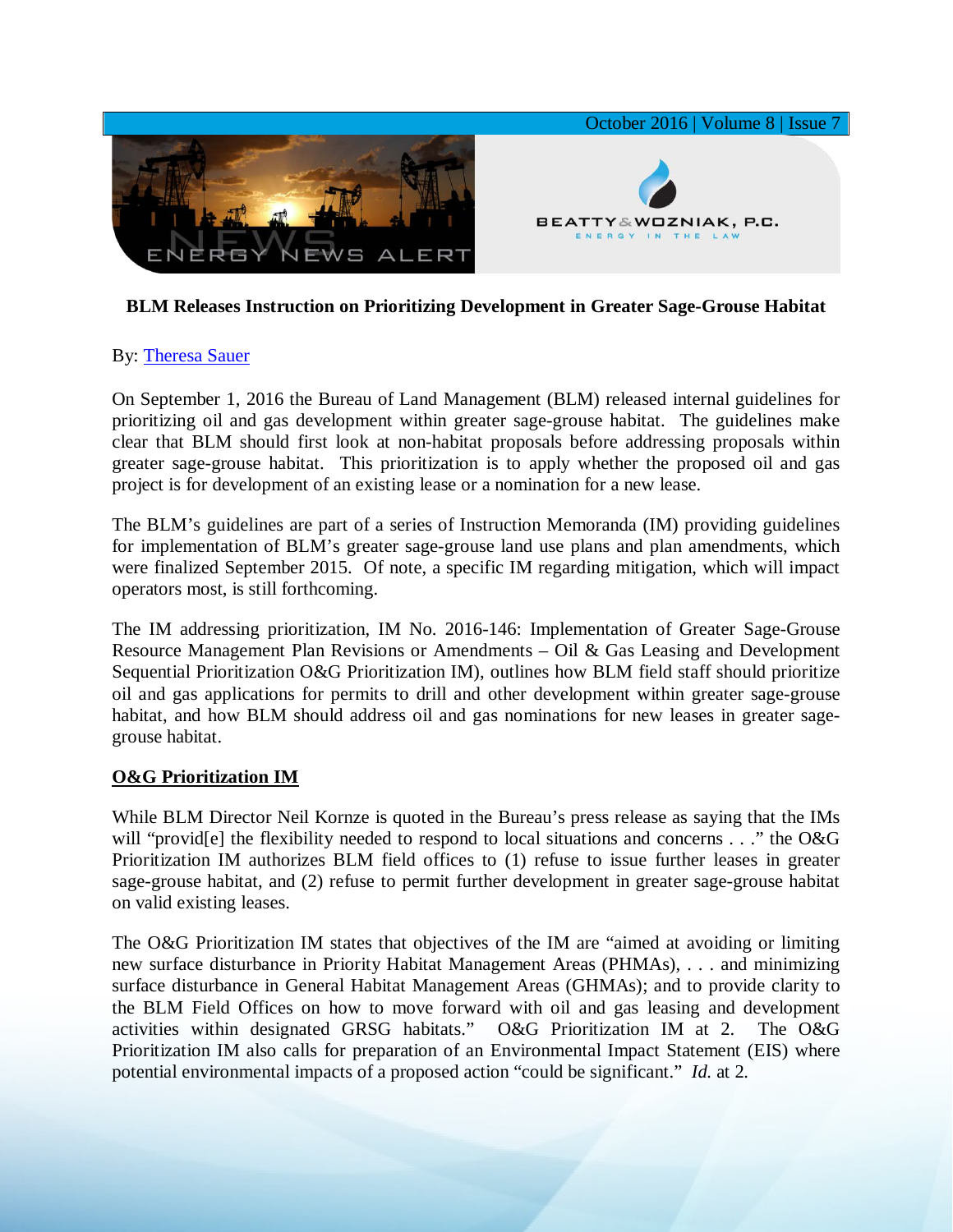There is little clarification, at this time, as to how the mechanics of the prioritization will work, For instance, it is uncertain whether BLM will state there is a deficiency with a proposed application for permit to drill (APD) and so will delay processing due to a deficiency, or whether BLM will utilize some other mechanism for delaying processing an APD proposed in greater sage-grouse habitat.

# **Specific concerns with the O&G Prioritization IM**

### *Prioritization sequence for permit processing in or near greater sage-grouse habitat:*

- Re-states that the purpose of the IM is to "sequentially prioritize the leasing and development of oil and gas resources on public lands outside of GRSG habitat based on the GRSG Plans' conservation goals to avoid or limit new surface disturbance in [PHMAs] and minimize surface disturbance in [GHMAs]." *Id.* at 9.
- Directs Field Offices to first consider project proposals in non-greater sage-grouse habitat, then GHMA, then PHMA.
- Suggests prioritization factors including whether the proposal is an area with existing production facilities and surface disturbance; in an existing Federal oil and gas unit; in an area having completed field-development EISs or Master Development Plans.
- Directs Field Offices to process project proposals in greater sage-grouse habitat anticipated to result in a net conservation gain before all other proposals in habitat.
- Provides that conditions of approval (COAs) must be attached to the permit, including "all appropriate conservation objectives and mitigation requirements, such as required design features (RDF) from the GRSG land use Plans." *Id.* at 10.
- Authorizes Field Offices to consider project proposals on a first-in/first-out basis only after consideration of the other prioritization factors.

# *Prioritization sequence for leasing in or near greater sage-grouse habitat:*

- Directs Field Offices to first consider nominations for leases in non-greater sage-grouse habitat, then GHMA, then PHMA.
- Emphasizes that BLM has *discretion* in offering lands for leasing
- Requires that if BLM does offer greater sage-grouse habitat lands in a competitive oil and gas lease sale, the State Office is required to provide a briefing to the BLM Washington Office 15 days prior to the first National Environmental Policy Act (NEPA) documentation for the lease sale is posted or released for public comment, and again 15 days before a lease sale is held, explaining any protests related to greater sage-grouse issues and how the State Office plans to resolve the protests.
- Where BLM decides not to offer a nominated parcel for lease, BLM must only explain to the nominator why the parcel is not being offered.